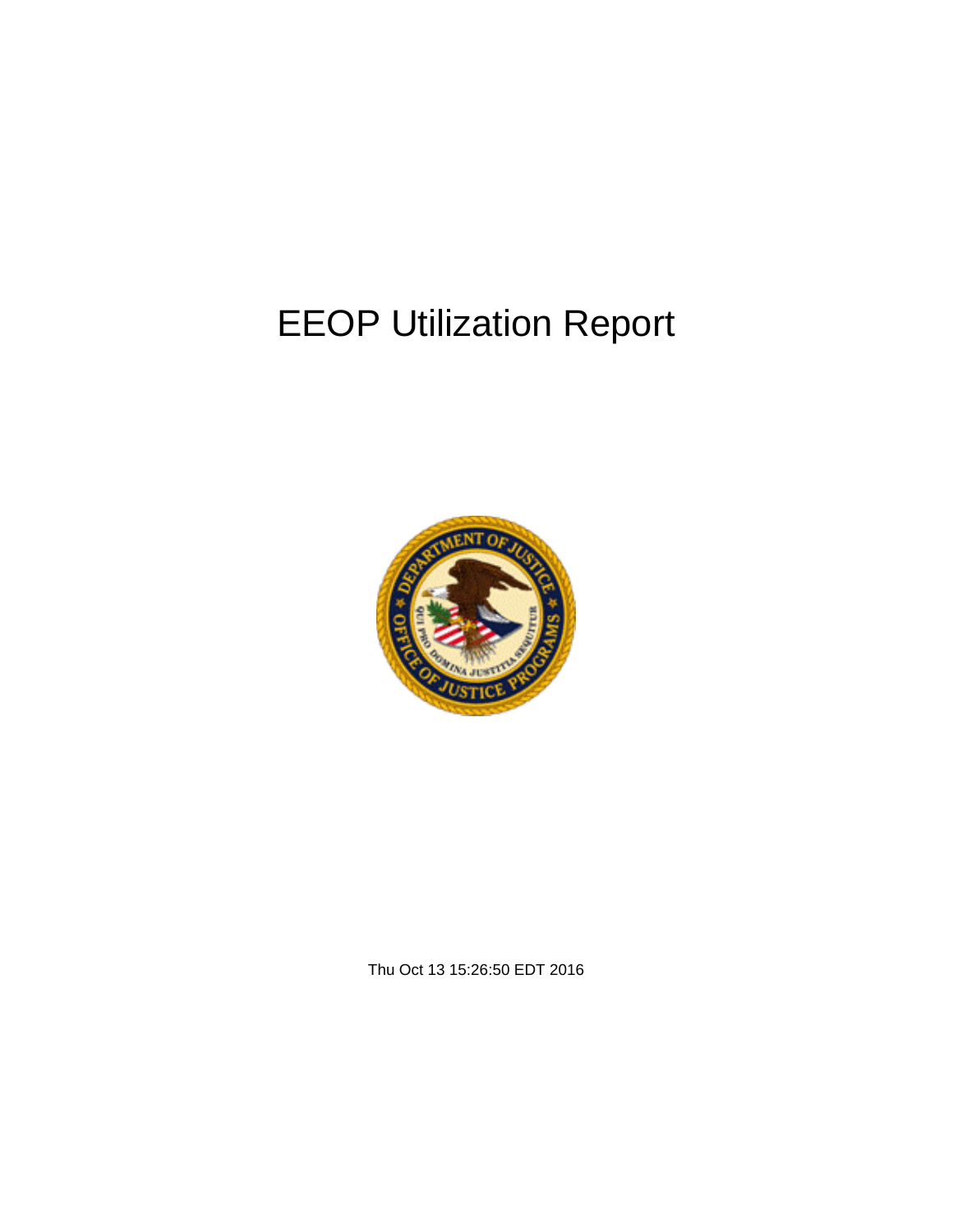# **Step 1: Introductory Information**

| <b>Grant Title:</b>       | <b>Grants to Encourage Arrest</b><br>Policies and Enforcement of<br><b>Protection Orders Program</b> | <b>Grant Number:</b> | 2011-WE-AX-0036 |
|---------------------------|------------------------------------------------------------------------------------------------------|----------------------|-----------------|
| <b>Grantee Name:</b>      | <b>Washtenaw County</b>                                                                              | <b>Award Amount:</b> | \$700,000.00    |
| <b>Grantee Type:</b>      | <b>Local Government Agency</b>                                                                       |                      |                 |
| Address:                  | <b>Washtenaw County</b><br>Ann Arbor, Michigan<br>48107-8645                                         |                      |                 |
| <b>Contact Person:</b>    | <b>Brenda Quiet</b>                                                                                  | Telephone #:         | 734-222-6664    |
| <b>Contact Address:</b>   | 200 N. Main St.<br>Ann Arbor, Michigan<br>48107-8645                                                 |                      |                 |
| <b>DOJ Grant Manager:</b> | Michele John                                                                                         | DOJ Telephone #:     | 202-616-5342    |

## **Policy Statement:**

STATEMENT OF EQUAL EMPLOYMENT OPPORTUNITY

I. Application

 $\overline{a}$ 

This policy shall govern the continued practices of Washtenaw County in accordance with Equal Employment Opportunity to actively recruit, hire, train, promote and manage its personnel with equality of opportunity for all individuals without conscious or intentional discrimination.

II. General Policies

A. The County shall recruit, hire, train and promote into all job levels qualified applicants without regard to race, creed, color, gender, gender identity, gender expression, sexual orientation, religion, national origin, age, handicap, veteran status, marital status, height, weight, political belief, or other factors that may not lawfully be used as the basis for an employment decision.

B. All decisions shall be made by utilizing objective standards based upon the individuals qualifications as they relate to job vacancies and to the furtherance of Equal Employment Opportunity.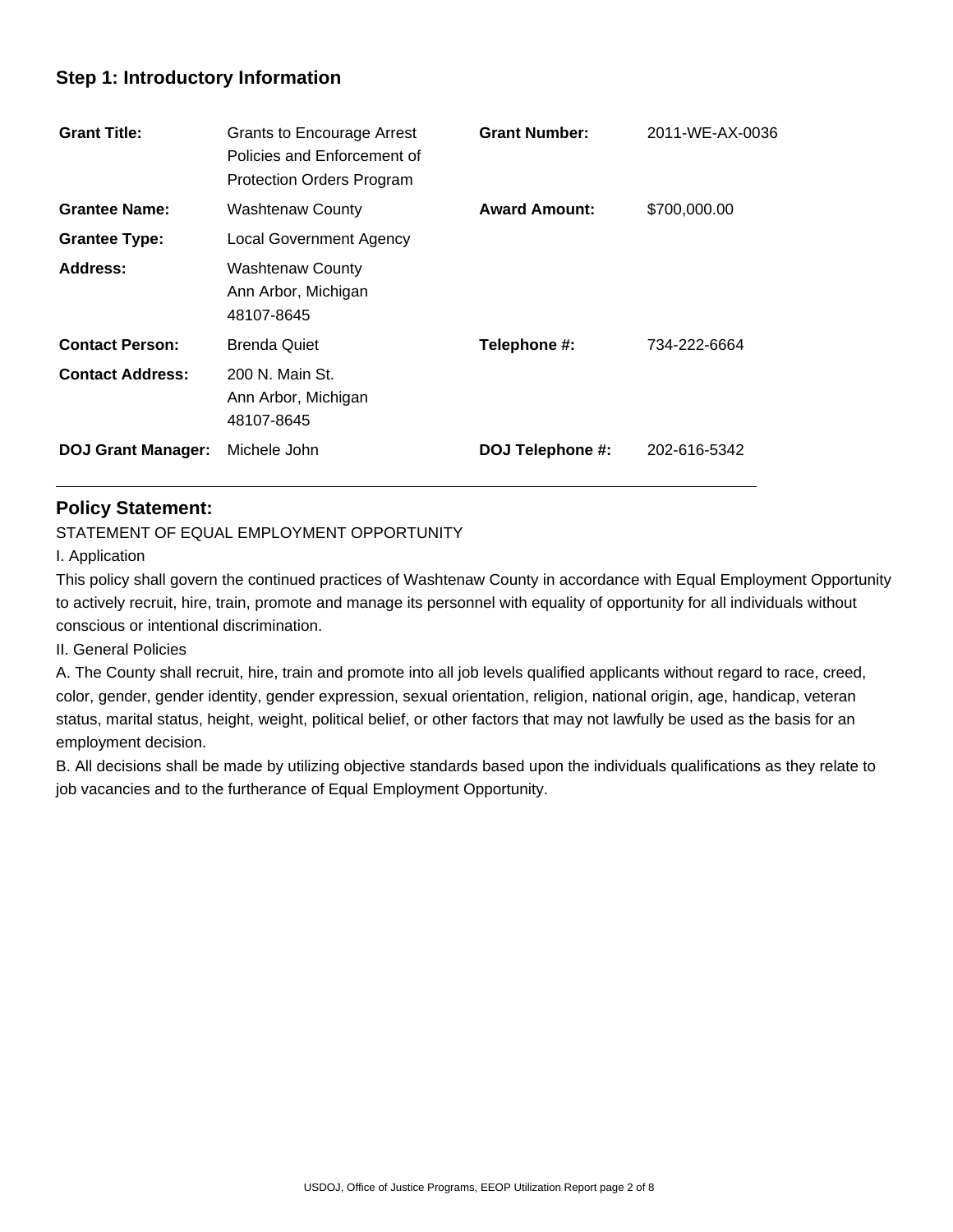# **Step 4b: Narrative Underutilization Analysis**

We learned from the Utilization Analysis Chart:

1. White males were significantly underrepresented in the following categories: Professionals (-12%) and Administrative Support (-14%).

2. White females were underrepresented in Protective Services: Sworn(-5%).

3. Asian males underrepresented in Professional (-3%), Administrative Support (-1%), Asian female underrepresented in Administrative Support (-2%), Hispanic/Latino underrepresented in Administrative Support (-2%).

Prior to 2006 there were no significant workforce deficiencies at the county, with significant representation within the EEO categories. (Please see the attached hard copy of the employment audit.) Between 2007 2013, we had a significant decrease in our overall workforce, with a large representation of white males retiring in the professional category. Our practice is to provide internal employees an opportunity for promotion. When the professional positions became vacant due to the retirements and positions were filled with internal employees, most of these positions were staffed by white females. In addition, we experienced a workforce reduction during the economic downturn. During this time, positions were eliminated and a number of employees were laid off. A large percentage of positions in the professional and administrative categories were eliminated resulting in an imbalance in the EEO race and ethnic groups.

# **Step 5 & 6: Objectives and Steps**

### **1. To encourage white females to apply for vacancies in the Protective Services: Sworn job categories.**

a. Advertise for vacancies online, such as the county website, Monster.com, and Dice.com. Advertise in professional organizations such as MCOLES. Attend career fairs.

b. To identify positions in our current Applicant Tracking System where underrepresentation occurs.

c. To recruit for vacancies at local and regional police academies, such as Washtenaw Community College, Saginaw Valley, Delta College, Toledo University, Western Michigan University and Wayne State University.

d. To ensure there are no barriers in our application process, interview process or those positions requiring testing. A 2017 Employee Audit will determine any deficits in these areas and recommendations to improve on these practices.

### **2. To encourage white males to apply for vacancies in the Professionals and Administrative Support job categories.**

a. Advertise within Washtenaw County as underrepresented positions become available. Advertise in professional organizations/publications, professional websites, regional websites, local websites, local media and county website.

b. Recruit from local colleges and universities (such University of Michigan, Eastern Michigan University, Cleary University, Concordia University and Washtenaw College)

c. Provide internship opportunities from local colleges and universities for these job categories.

d. To ensure there are no barriers in our application process, interview process or those positions requiring testing. A 2017 Employee Audit will determine any deficits in these areas and recommendations to improve on these practices.

e. Look for promotional opportunities for qualified internal candidates when there is underrepresentation in the job category. Encourage supervisors and managers to identify internal candidates for the job category.

# **3. Our objective is to provide equal employment opportunities for Asian males for Professional and Admistrative Support, Asian females for Administrative Support and Hispanic/Latino females for Adminstrative Support when our organization fills vacancies that become available in these categories.**

a. To identify positions in our current Applicant Tracking System where underrepresentation occurs.

b. Recruit from local colleges and universities (such University of Michigan, Eastern Michigan University, Cleary University, Concordia University and Washtenaw College)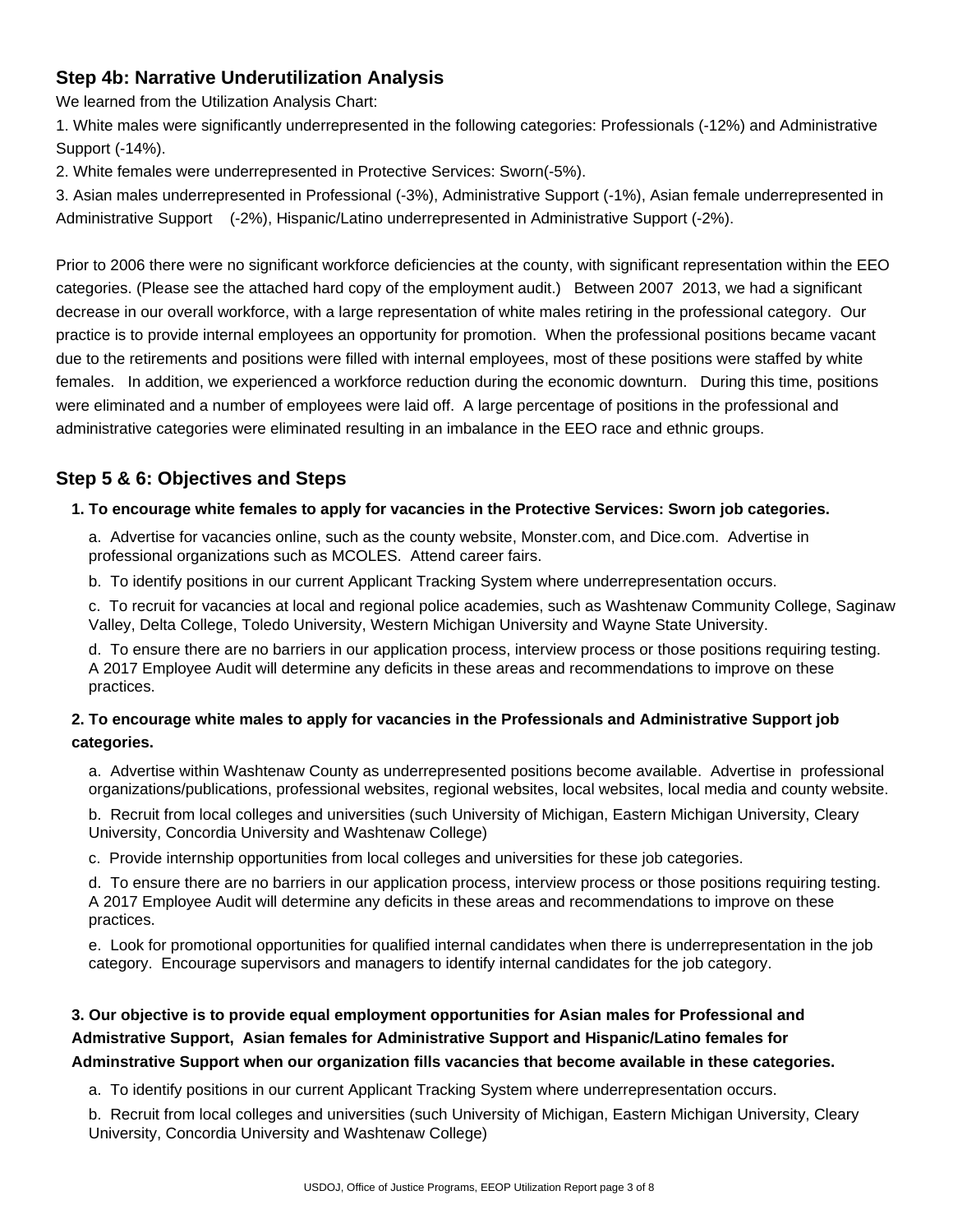c. Advertise within Washtenaw County as underrepresented positions become available. Advertise in professional organizations/publications, professional websites, regional websites, local websites, local media and county website.

d. Provide internship opportunities from local colleges and universities for these job categories.

e. To ensure there are no barriers in our application process, interview process or those positions requiring testing. A 2017 Employee Audit will determine any deficits in these areas and recommendations to improve on these practices.

#### **Step 7a: Internal Dissemination**

We will post the EEOP Utilization Report on our internal employee website. All employees of Washtenaw County have access to internet service provided through the employer. An article will be developed and posted on our employee website letting all employees know this document exists and providing a link directly to it. A compliance board currently outside of the Human Resource Office will display a copy of the EEOP with information indicating accessibility to the report at the Human Resources Office or the website location. Hard copies will be available to individuals without internet access at the Human Resources Office.

#### **Step 7b: External Dissemination**

We will post our EEOP Utilization Report on our public website making it accessible to all vendors, applicants and the general public.

We will provide a link to the EEOP Utilization Report on our Human Resources webpage, making it available to all prospective applicants.

A compliance board currently outside of the Human Resource Office will display a copy of the EEOP with information indicating accessibility to the report at the Human Resources Office or the website location. Hard copies will be available to individuals without internet access at the Human Resources Office.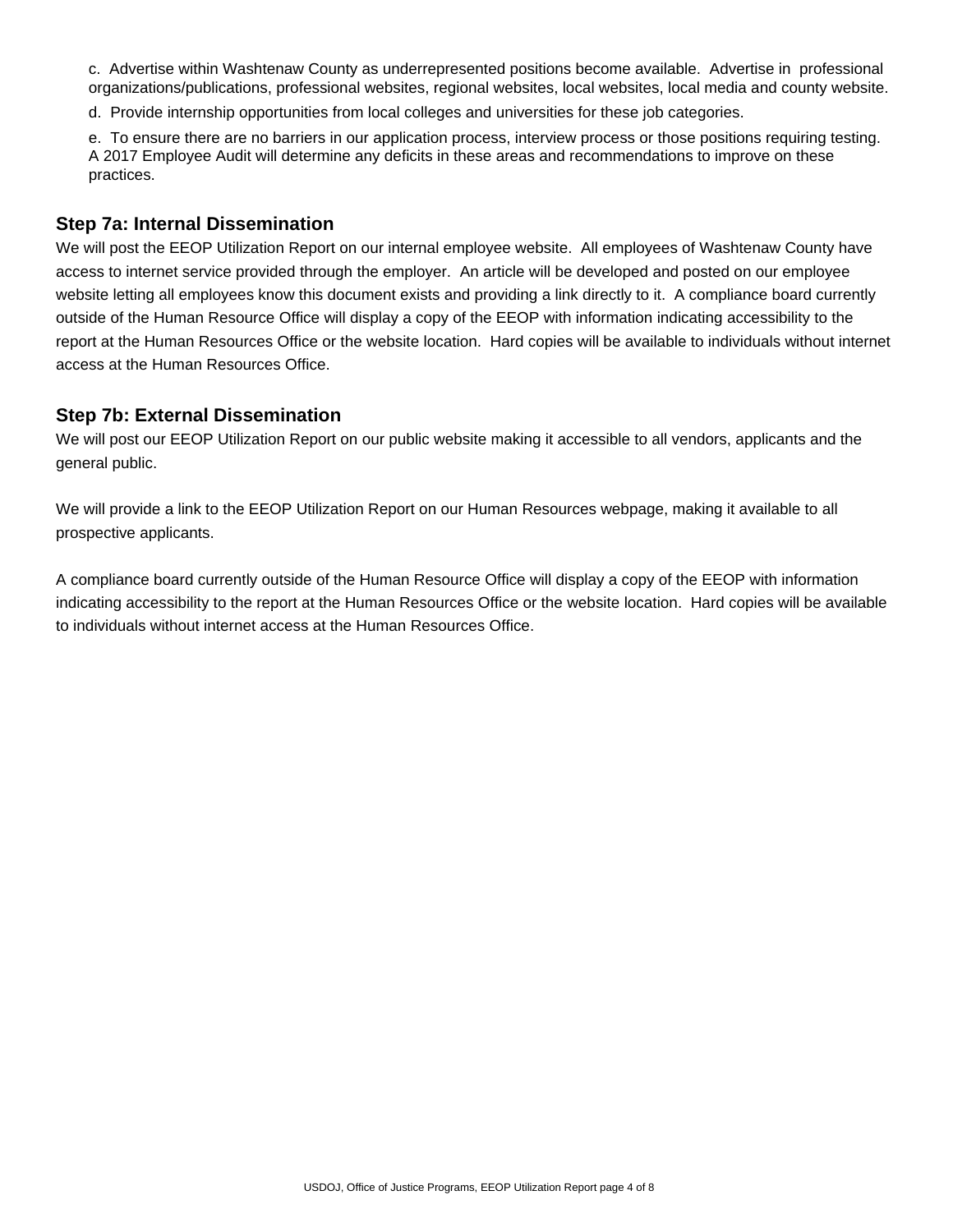#### **Utilization Analysis ChartRelevant Labor Market: Washtenaw County, Michigan**

|                                           |                |                       |                                 |                                           | Male     |                                           |                         | Female |                    |                       |                                 |                                           |          |                                           |                         |        |
|-------------------------------------------|----------------|-----------------------|---------------------------------|-------------------------------------------|----------|-------------------------------------------|-------------------------|--------|--------------------|-----------------------|---------------------------------|-------------------------------------------|----------|-------------------------------------------|-------------------------|--------|
| Job Categories                            | White          | Hispanic<br>or Latino | Black or<br>African<br>American | American<br>Indian or<br>Alaska<br>Native | Asian    | Native<br>Hawaiiar<br>or Other<br>Pacific | Two or<br>More<br>Races | Other  | White              | Hispanic<br>or Latino | Black or<br>African<br>American | American<br>Indian or<br>Alaska<br>Native | Asian    | Native<br>Hawaiian<br>or Other<br>Pacific | Two or<br>More<br>Races | Other  |
|                                           |                |                       |                                 |                                           |          | Islander                                  |                         |        |                    |                       |                                 |                                           |          | Islander                                  |                         |        |
| <b>Officials/Administrators</b>           |                |                       |                                 |                                           |          |                                           |                         |        |                    |                       |                                 |                                           |          |                                           |                         |        |
| Workforce #/%                             | 8/42%          | 0/0%                  | 4/21%                           | 0/0%                                      | 0/0%     | 0/0%                                      | 0/0%                    | 0/0%   | 6/32%              | 0/0%                  | 1/5%                            | 0/0%                                      | 0/0%     | 0/0%                                      | 0/0%                    | 0/0%   |
| CLS #/%                                   | 11,540/48<br>℅ | 280/1%                | 560/2%                          | 30/0%                                     | 680/3%   | 0/0%                                      | 125/1%                  | 60/0%  | 9,260/38<br>%      | 190/1%                | 875/4%                          | 40/0%                                     | 465/2%   | 0/0%                                      | 70/0%                   | 75/0%  |
| Utilization #/%                           | $-5%$          | $-1%$                 | 19%                             | $-0%$                                     | $-3%$    | 0%                                        | $-1%$                   | $-0%$  | $-7%$              | $-1%$                 | 2%                              | $-0%$                                     | $-2%$    | 0%                                        | $-0%$                   | $-0%$  |
| Professionals                             |                |                       |                                 |                                           |          |                                           |                         |        |                    |                       |                                 |                                           |          |                                           |                         |        |
| Workforce #/%                             | 118/24%        | 2/0%                  | 25/5%                           | 0/0%                                      | 5/1%     | 0/0%                                      | 0/0%                    | 0/0%   | 266/53%            | 10/2%                 | 59/12%                          | 0/0%                                      | 15/3%    | 0/0%                                      | 0/0%                    | 0/0%   |
| CLS #/%                                   | 21,255/36<br>℅ | 610/1%                | ,430/2%                         | 25/0%                                     | 3,660/6% | 20/0%                                     | 415/1%                  | 145/0% | 25,975/44<br>$\%$  | 610/1%                | 2,065/3%                        | 120/0%                                    | 2,835/5% | 0/0%                                      | 275/0%                  | 190/0% |
| Utilization #/%                           | $-12%$         | $-1%$                 | 3%                              | $-0%$                                     | $-5%$    | $-0%$                                     | $-1%$                   | $-0%$  | 10%                | 1%                    | 8%                              | $-0%$                                     | $-2%$    | 0%                                        | $-0%$                   | $-0%$  |
| Technicians                               |                |                       |                                 |                                           |          |                                           |                         |        |                    |                       |                                 |                                           |          |                                           |                         |        |
| Workforce #/%                             | 9/56%          | 2/12%                 | 0/0%                            | 0/0%                                      | 0/0%     | 0/0%                                      | 0/0%                    | 0/0%   | 1/6%               | 0/0%                  | 3/19%                           | 0/0%                                      | 1/6%     | 0/0%                                      | 0/0%                    | 0/0%   |
| CLS #/%                                   | 2,840/34<br>%  | 180/2%                | 220/3%                          | 0/0%                                      | 300/4%   | 0/0%                                      | 93/1%                   | 10/0%  | 3,735/45<br>%      | 105/1%                | 300/4%                          | 20/0%                                     | 510/6%   | 0/0%                                      | 44/1%                   | 15/0%  |
| Utilization #/%                           | 22%            | 10%                   | $-3%$                           | 0%                                        | $-4%$    | 0%                                        | $-1%$                   | $-0%$  | $-38%$             | $-1%$                 | 15%                             | $-0%$                                     | 0%       | 0%                                        | $-1%$                   | $-0\%$ |
| <b>Protective Services:</b><br>Sworn      |                |                       |                                 |                                           |          |                                           |                         |        |                    |                       |                                 |                                           |          |                                           |                         |        |
| Workforce #/%                             | 142/71%        | 5/2%                  | 18/9%                           | 0/0%                                      | 3/2%     | 0/0%                                      | 0/0%                    | 0/0%   | 18/9%              | 0/0%                  | 12/6%                           | 0/0%                                      | 2/1%     | 0/0%                                      | 0/0%                    | 0/0%   |
| <b>CLS #/%</b>                            | 1,725/62<br>℅  | 60/2%                 | 380/14%                         | 4/0%                                      | 20/1%    | 0/0%                                      | 34/1%                   | 0/0%   | 390/14%            | 20/1%                 | 155/6%                          | 0/0%                                      | 0/0%     | 0/0%                                      | 15/1%                   | 0/0%   |
| Utilization #/%                           | 9%             | 0%                    | $-5%$                           | $-0%$                                     | 1%       | 0%                                        | $-1%$                   | 0%     | $-5%$              | $-1%$                 | 0%                              | 0%                                        | 1%       | 0%                                        | $-1%$                   | 0%     |
| <b>Protective Services: Non-</b><br>sworn |                |                       |                                 |                                           |          |                                           |                         |        |                    |                       |                                 |                                           |          |                                           |                         |        |
| Workforce #/%                             | 0/             | 0/                    | 0/                              | 0/                                        | 0/       | 0/                                        | 0/                      | 0/     | 0/                 | 0/                    | 0/                              | 0/                                        | 0/       | 0/                                        | 0/                      | 0/     |
| Civilian Labor Force #/%                  | 80/28%         | 0/0%                  | 0/0%                            | 0/0%                                      | 10/3%    | 0/0%                                      | 0/0%                    | 0/0%   | 100/34%            | 0/0%                  | 35/12%                          | 0/0%                                      | 25/9%    | 0/0%                                      | 40/14%                  | 0/0%   |
| Utilization #/%                           |                |                       |                                 |                                           |          |                                           |                         |        |                    |                       |                                 |                                           |          |                                           |                         |        |
| <b>Administrative Support</b>             |                |                       |                                 |                                           |          |                                           |                         |        |                    |                       |                                 |                                           |          |                                           |                         |        |
| Workforce #/%                             | 37/12%         | 1/0%                  | 18/6%                           | 0/0%                                      | 0/0%     | 0/0%                                      | 0/0%                    | 0/0%   | 179/60%            | 2/1%                  | 61/20%                          | 2/1%                                      | 0/0%     | 0/0%                                      | 0/0%                    | 0/0%   |
| CLS #/%                                   | 12,080/27      | 310/1%                | 635/4%,                         | 35/0%                                     | 610/1%   | 10/0%                                     | 390/1%                  | 15/0%  | 24,230/53 1,150/3% |                       | 3,250/7%                        | 60/0%                                     | 935/2%   | 0/0%                                      | 465/1%                  | 220/0% |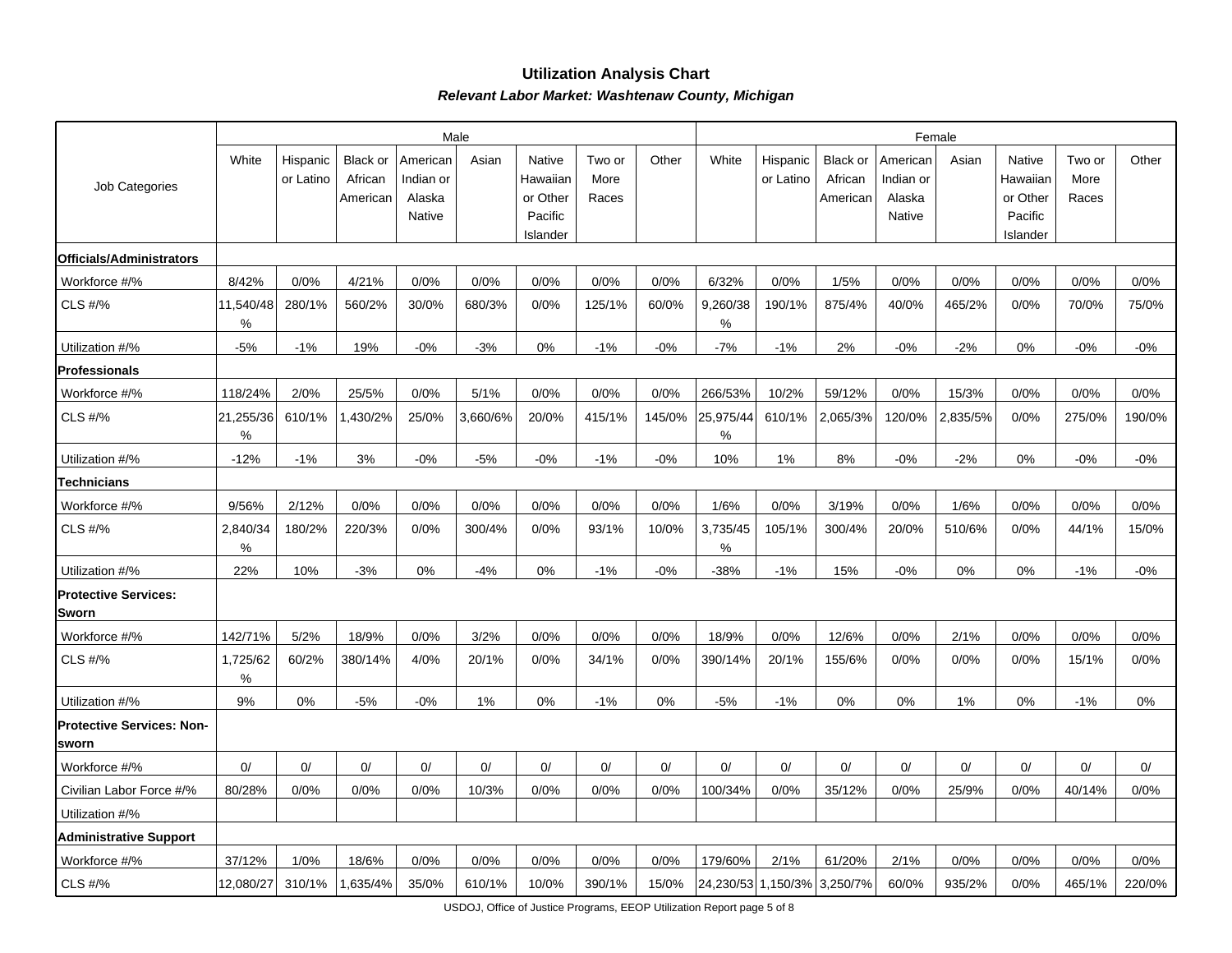|                      |                |                       |                             |                       | Male   |                     |                | Female |        |                       |                             |                       |        |                     |                |        |
|----------------------|----------------|-----------------------|-----------------------------|-----------------------|--------|---------------------|----------------|--------|--------|-----------------------|-----------------------------|-----------------------|--------|---------------------|----------------|--------|
|                      | White          | Hispanic<br>or Latino | Black or<br>African         | American<br>Indian or | Asian  | Native<br>Hawaiian  | Two or<br>More | Other  | White  | Hispanic<br>or Latino | Black or<br>African         | American<br>Indian or | Asian  | Native<br>Hawaiian  | Two or<br>More | Other  |
| Job Categories       |                |                       | American                    | Alaska                |        | or Other            | Races          |        |        |                       | American                    | Alaska                |        | or Other            | Races          |        |
|                      |                |                       |                             | Native                |        | Pacific<br>Islander |                |        |        |                       |                             | Native                |        | Pacific<br>Islander |                |        |
|                      | %              |                       |                             |                       |        |                     |                |        | %      |                       |                             |                       |        |                     |                |        |
| Utilization #/%      | -14%           | $-0%$                 | 2%                          | $-0%$                 | $-1%$  | $-0%$               | $-1%$          | $-0%$  | 6%     | $-2%$                 | 13%                         | 1%                    | $-2%$  | 0%                  | $-1%$          | $-0%$  |
| <b>Skilled Craft</b> |                |                       |                             |                       |        |                     |                |        |        |                       |                             |                       |        |                     |                |        |
| Workforce #/%        | 20/100%        | 0/0%                  | 0/0%                        | 0/0%                  | 0/0%   | 0/0%                | 0/0%           | 0/0%   | 0/0%   | 0/0%                  | 0/0%                        | 0/0%                  | 0/0%   | 0/0%                | 0/0%           | 0/0%   |
| CLS #/%              | 11,050/85<br>% | 230/2%                | 490/4%                      | 30/0%                 | 90/1%  | 0/0%                | 145/1%         | 50/0%  | 730/6% | 20/0%                 | 80/1%                       | 20/0%                 | 15/0%  | 0/0%                | 0/0%           | 0/0%   |
| Utilization #/%      | 15%            | $-2%$                 | $-4%$                       | $-0\%$                | $-1%$  | 0%                  | $-1%$          | $-0%$  | $-6%$  | $-0\%$                | $-1%$                       | $-0%$                 | $-0%$  | 0%                  | 0%             | 0%     |
| Service/Maintenance  |                |                       |                             |                       |        |                     |                |        |        |                       |                             |                       |        |                     |                |        |
| Workforce #/%        | 7/54%          | 0/0%                  | 2/15%                       | 0/0%                  | 0/0%   | 0/0%                | 0/0%           | 0/0%   | 3/23%  | 0/0%                  | 1/8%                        | 0/0%                  | 0/0%   | 0/0%                | 0/0%           | 0/0%   |
| CLS #/%              | %              |                       | 18,140/40 1,615/4% 3,210/7% | 85/0%                 | 720/2% | 0/0%                | 335/1%         | 90/0%  | %      |                       | 15,220/33 1,175/3% 3,690/8% | 25/0%                 | 805/2% | 0/0%                | 335/1%         | 300/1% |
| Utilization #/%      | 14%            | $-4%$                 | 8%                          | $-0%$                 | $-2%$  | 0%                  | $-1%$          | $-0%$  | $-10%$ | $-3%$                 | $-0%$                       | $-0%$                 | $-2%$  | 0%                  | $-1%$          | $-1\%$ |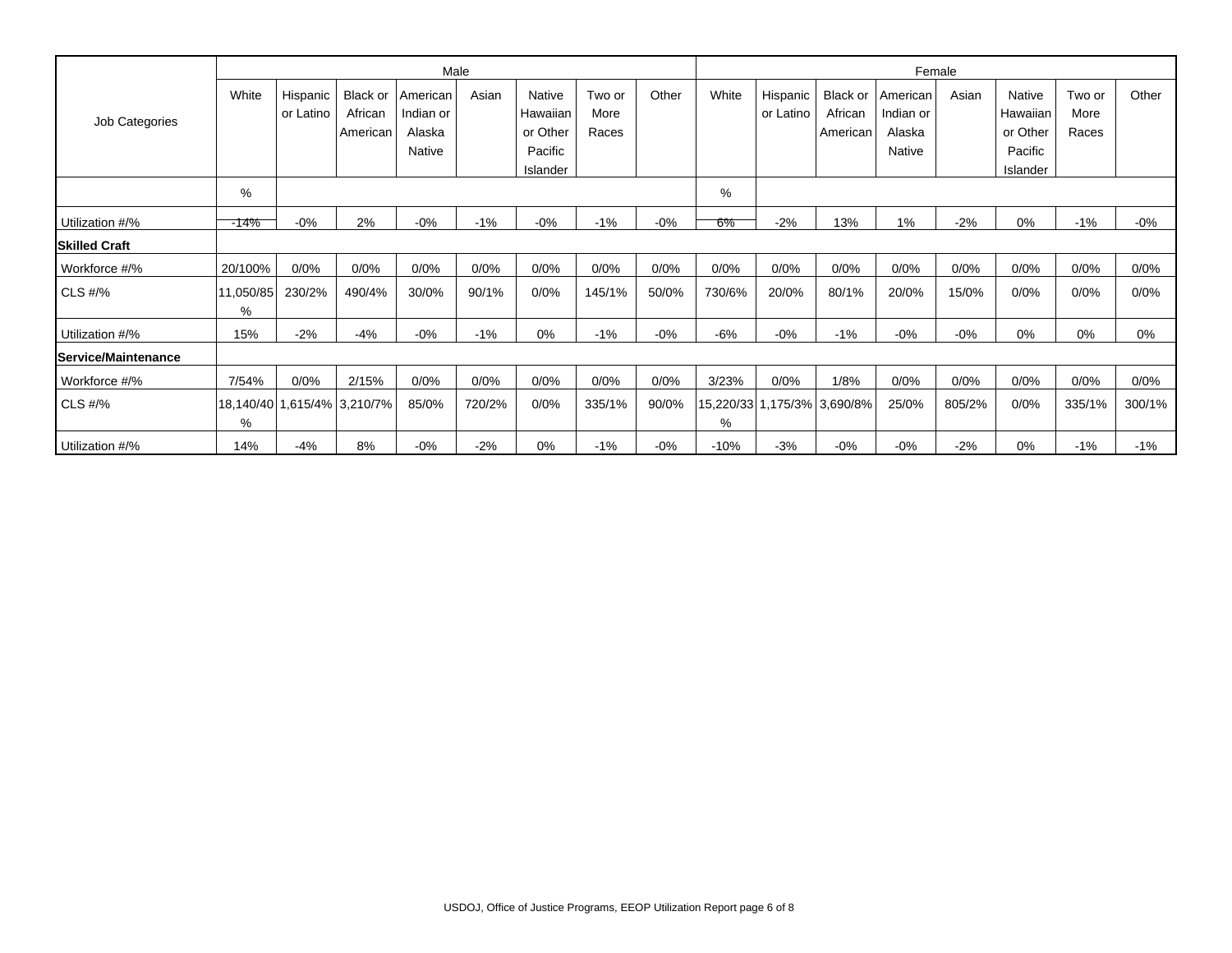#### **Significant Underutilization Chart**

|                                      |       |                         |                         |                                                        | Male  |                                                       |                         | Female |       |                         |                                 |                                           |                  |                                                       |                         |       |
|--------------------------------------|-------|-------------------------|-------------------------|--------------------------------------------------------|-------|-------------------------------------------------------|-------------------------|--------|-------|-------------------------|---------------------------------|-------------------------------------------|------------------|-------------------------------------------------------|-------------------------|-------|
| Job Categories                       | White | Hispanic  <br>or Latino | African<br>l American l | Black or   American  <br>Indian or<br>Alaska<br>Native | Asian | Native<br>Hawaiian<br>or Other<br>Pacific<br>Islander | Two or<br>More<br>Races | Other  | White | Hispanic  <br>or Latino | Black or<br>African<br>American | American<br>Indian or<br>Alaska<br>Native | Asian            | Native<br>Hawaiian<br>or Other<br>Pacific<br>Islander | Two or<br>More<br>Races | Other |
| <b>Professionals</b>                 | V     |                         |                         |                                                        | V     |                                                       |                         |        |       |                         |                                 |                                           |                  |                                                       |                         |       |
| <b>Protective Services:</b><br>Sworn |       |                         |                         |                                                        |       |                                                       |                         |        | V     |                         |                                 |                                           |                  |                                                       |                         |       |
| <b>Administrative Support</b>        | ✔     |                         |                         |                                                        | v     |                                                       |                         |        |       | v                       |                                 |                                           | $\overline{\nu}$ |                                                       |                         |       |